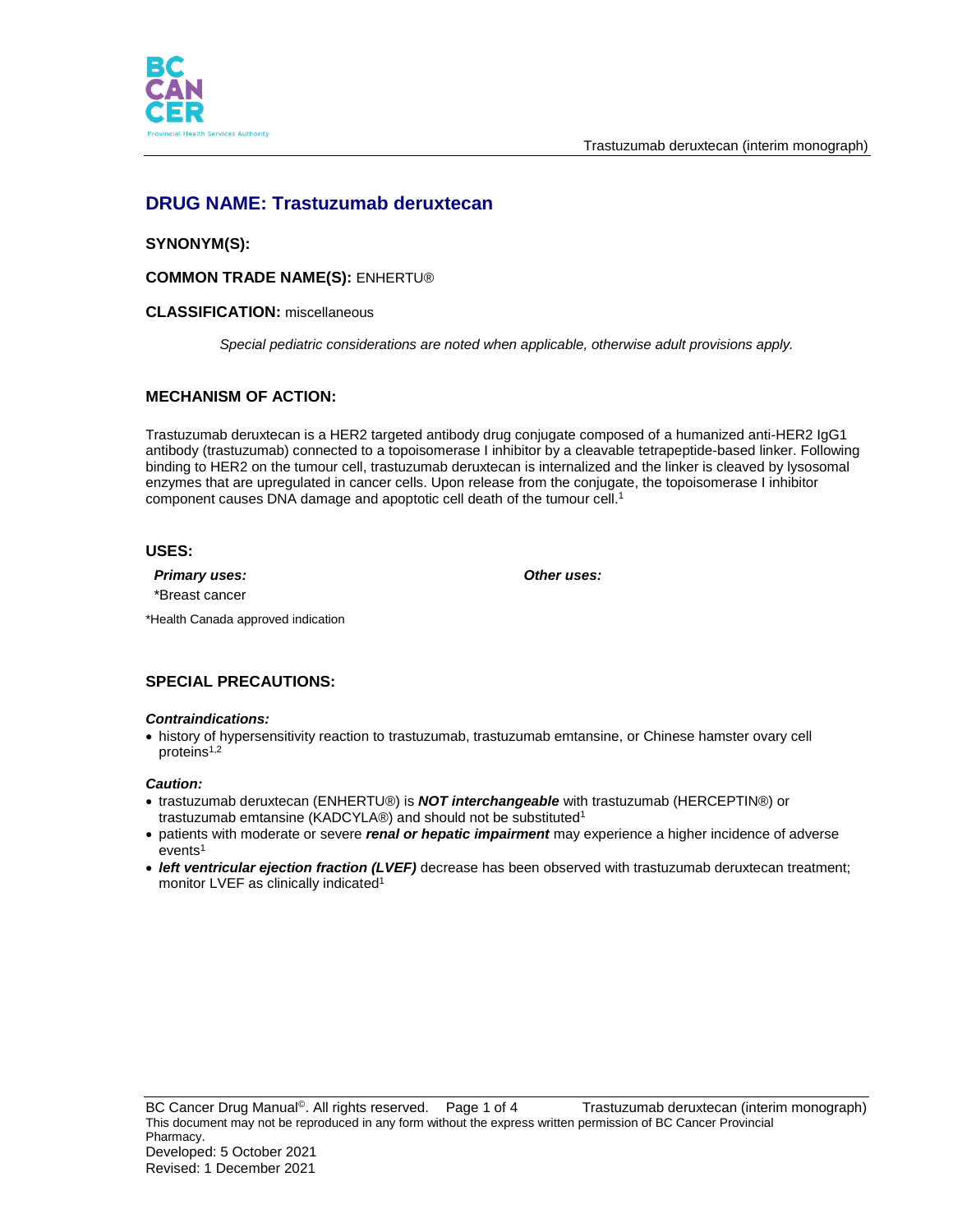

## **SIDE EFFECTS:**

The table includes adverse events that presented during drug treatment but may not necessarily have a causal relationship with the drug. Because clinical trials are conducted under very specific conditions, the adverse event rates observed may not reflect the rates observed in clinical practice. Adverse events are generally included if they were reported in more than 1% of patients in the product monograph or pivotal trials. When placebo-controlled trials are available, adverse events will generally be included if the incidence is  $\geq$ 5% higher in the treatment group.

| <b>ORGAN SITE</b>                                      | <b>SIDE EFFECT</b>                                                                           |  |
|--------------------------------------------------------|----------------------------------------------------------------------------------------------|--|
| Clinically important side effects are in bold, italics |                                                                                              |  |
| blood and lymphatic<br>system/febrile<br>neutropenia   | anemia (34-72%, severe 8-9%)                                                                 |  |
|                                                        | febrile neutropenia (2%)                                                                     |  |
|                                                        | leukopenia (21-72%, severe 6-9%)                                                             |  |
|                                                        | Iymphopenia (11%, severe 5%)                                                                 |  |
|                                                        | neutropenia (33-65%, severe 18-19%); may require dose interruption and/or reduction          |  |
|                                                        | thrombocytopenia (23-43%, severe 4%)                                                         |  |
| cardiac                                                | left ventricular dysfunction (1%, severe <1%); see paragraph following Side Effects<br>table |  |
| eye                                                    | dry eye (12%, severe <1%)                                                                    |  |
| gastrointestinal                                       | emetogenic potential: moderate <sup>3</sup>                                                  |  |
|                                                        | abdominal pain (20%, severe 1%)                                                              |  |
|                                                        | constipation (36%, severe 1%)                                                                |  |
|                                                        | diarrhea (31%, severe 3%)                                                                    |  |
|                                                        | dyspepsia (14%)                                                                              |  |
|                                                        | nausea (80%, severe 7%)                                                                      |  |
|                                                        | stomatitis (15%, severe 1%)                                                                  |  |
|                                                        | <b>vomiting</b> $(49\%$ , severe $4\%$                                                       |  |
| general disorders and                                  | extravasation hazard: none <sup>4</sup>                                                      |  |
| administration site<br>conditions                      | fatigue (60%, severe 6%)                                                                     |  |
| immune system                                          | infusion related reactions (3%)                                                              |  |
| infections and<br>infestations                         | sepsis (1%)                                                                                  |  |
|                                                        | upper respiratory tract infection (18%, severe 6%)                                           |  |
| investigations                                         | ALT increase (11-41%, severe 1%)                                                             |  |
|                                                        | AST increase (15-44%, severe 1%)                                                             |  |
|                                                        | hypokalemia (13-28%, severe 3-4%)                                                            |  |
| metabolism and nutrition                               | appetite decrease (35%, severe 1%)                                                           |  |
| nervous system                                         | dizziness (11%)                                                                              |  |
|                                                        | headache (20%)                                                                               |  |
| respiratory, thoracic and<br>mediastinal               | cough (21%)                                                                                  |  |
|                                                        | dyspnea (15%, severe 2%)                                                                     |  |

BC Cancer Drug Manual<sup>®</sup>. All rights reserved. Page 2 of 4 Trastuzumab deruxtecan (interim monograph) This document may not be reproduced in any form without the express written permission of BC Cancer Provincial Pharmacy.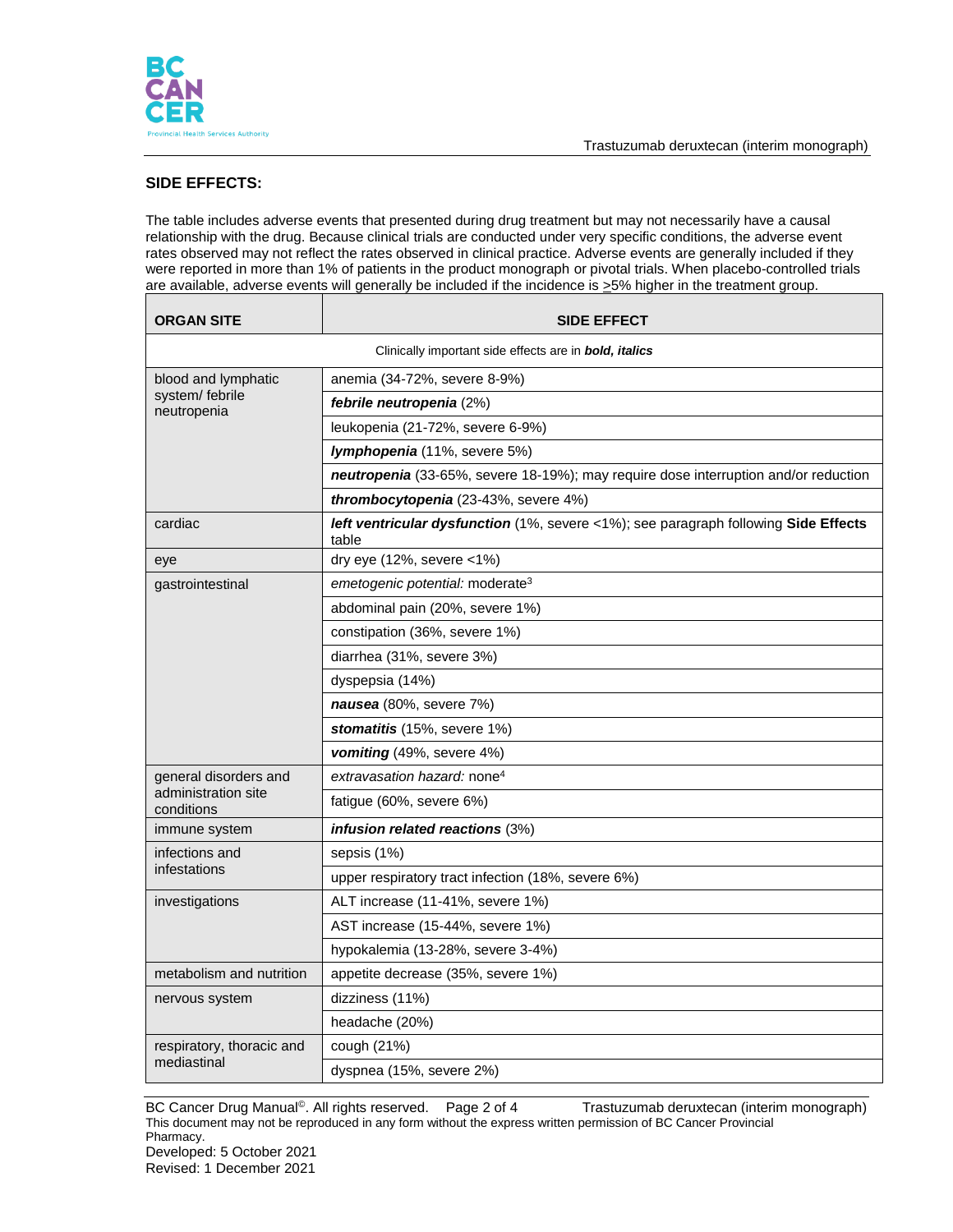

Trastuzumab deruxtecan (interim monograph)

| <b>ORGAN SITE</b>                                             | <b>SIDE EFFECT</b>                                                                                                  |  |
|---------------------------------------------------------------|---------------------------------------------------------------------------------------------------------------------|--|
| Clinically important side effects are in <b>bold, italics</b> |                                                                                                                     |  |
|                                                               | epistaxis (14%)                                                                                                     |  |
|                                                               | <b>interstitial lung disease/pneumonitis</b> (14%, severe 3%); see paragraph following<br><b>Side Effects table</b> |  |
| skin and subcutaneous<br>tissue                               | alopecia (46%, severe <1%)                                                                                          |  |
|                                                               | rash $(13\%$ , severe $<1\%$ )                                                                                      |  |

Adapted from standard reference<sup>1</sup> unless specified otherwise.

*Left ventricular ejection fraction (LVEF) decrease* has been observed with trastuzumab deruxtecan. Some patients may be asymptomatic or present with abnormal laboratory findings only. If clinically indicated, monitor LVEF prior to treatment and then as required thereafter. If LVEF falls below 40% or the absolute decrease from LVEF baseline is greater than 20% and LVEF does not recover after a 3 week dose interruption, trastuzumab deruxtecan should be permanently discontinued. Permanently discontinue trastuzumab deruxtecan in patients with symptomatic congestive heart failure. 1

*Interstitial lung disease* and/or *pneumonitis* have been reported with trastuzumab deruxtecan. Most events are grade 1 or 2, but grade 3 events and fatalities have been reported. Patients with a history of ILD may be at increased risk of developing ILD with trastuzumab deruxtecan. Median time to onset is 4.4 months (range 1-11 months). Monitor for symptoms of cough, dyspnea, fever, and/or new or worsening respiratory symptoms. Evaluate suspected ILD by radiographic imaging. ILD is managed with systemic corticosteroids and withholding trastuzumab deruxtecan until complete resolution of clinical symptoms and CT findings. Permanently discontinue trastuzumab deruxtecan for confirmed symptomatic grade 2 or greater ILD.<sup>1</sup>

### **INTERACTIONS:** none known<sup>1</sup>

### **SUPPLY AND STORAGE:**

*Injection*: AstraZeneca Canada Inc. supplies trastuzumab deruxtecan as 100 mg preservative free vials of lyophilized powder. Refrigerate. Store in original carton to protect from light.<sup>5</sup>

*For basic information on the current brand used at BC Cancer, see [Chemotherapy Preparation and Stability](http://www.bccancer.bc.ca/HPI/DrugDatabase/Appendices/default.htm#chemochart)  [Chart](http://www.bccancer.bc.ca/HPI/DrugDatabase/Appendices/default.htm#chemochart) in Appendix.*

### **SOLUTION PREPARATION AND COMPATIBILITY:**

*For basic information on the current brand used at BC Cancer, see [Chemotherapy Preparation and Stability](http://www.bccancer.bc.ca/HPI/DrugDatabase/Appendices/default.htm#chemochart)  [Chart](http://www.bccancer.bc.ca/HPI/DrugDatabase/Appendices/default.htm#chemochart) in Appendix.*

### *Additional information:*

- $\bullet$  do NOT use sodium chloride solution for reconstitution or dilution<sup>1</sup>
- if the compounded preparation is stored in the fridge prior to administration, allow infusion bag to equilibrate to room temperature before administering<sup>1</sup>
- product must be protected from light during all steps of preparation and infusion bag must be covered for administration and storage<sup>6</sup>

*Compatibility:* consult detailed reference